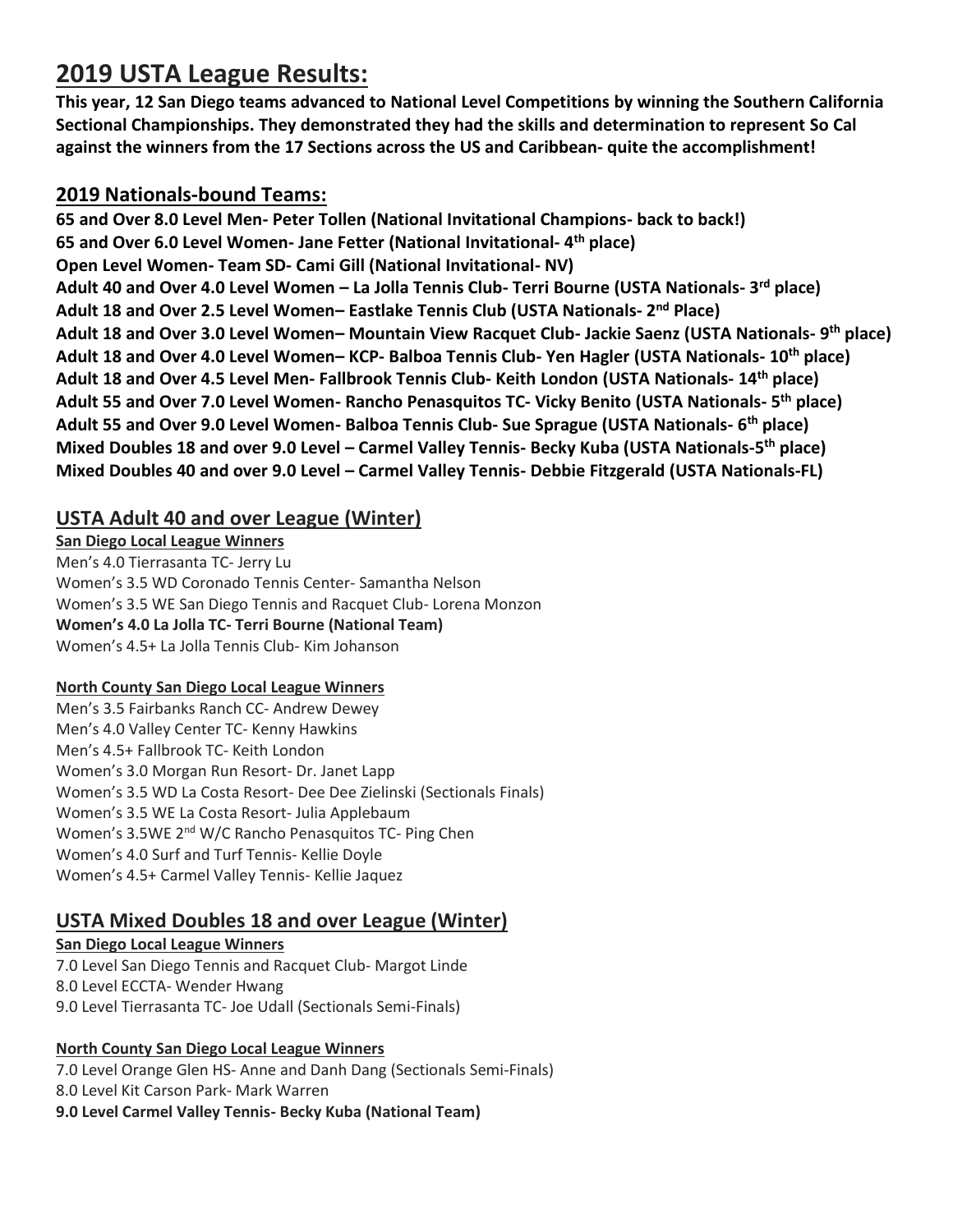# **USTA Adult 18 and over League (Spring)**

#### **San Diego Local League Winners**

Men's 3.5 San Diego Tennis and Racquet Club- Juan Lopez Men's 4.0 Tierrasanta TC- Jerry Lu Men's 4.5 Balboa TC- Francisco Loyaza Men's 5.0+ Pt Loma Nazarene College- Bradin Simms **Women's 2.5 Eastlake TC- Yuli Reams (National Team) Women's 3.0 Mountain View- Jackie Saenz (National Team)** Women's 3.5 WD Eastlake Country Club- Michiyo Killeen Women's 3.5 WE San Diego Tennis and Racquet Club- Lorena Monzon Women's 4.0 La Jolla TC- Terri Bourne Women's 4.5 Balboa Tennis Club- Mary Thomas Women's 5.0+ Barnes TC- Cami Gill

#### **North County San Diego Local League Winners**

Men's 3.5 Kit Carson Park- Mark Warren Men's 4.0 Valley Center TC- Kenny Hawkins **Men's 4.5 Fallbrook TC- Keith London (National Team)** Men's 5.0+ Surf and Turf- Ronald Kao Women's 3.0 La Costa Resort- Cassie Brown Women's 3.5 WD La Costa Resort- Liz Nunez (Sectionals Finals) Women's 3.5 WE La Costa Resort- Julia Applebaum Women's 3.5WE 2<sup>nd</sup> W/C Rancho Penasquitos TC- Ping Chen (Sectionals Quarter-Finals) Women's 4.0 WD Bobby Riggs RC- Dominique Gambale **Women's 4.0 WE Kit Carson Park- Yen Hagler (National Team)** Women's 4.5 Surf and Turf Tennis- Kim Johanson Women's 5.0+ Palacio Del Mar- Kellie Jaquez

# **USTA Mixed Doubles 55 and over League (Spring)**

**North County San Diego/ San Diego Local League Winners 7.0 Level Rancho Santa Fe TC- Mark Lindsey (National Invitational Team) 8.0 Level Rancho Santa Fe TC- Barbara Roorda (National Invitational Team) 9.0 Level Rancho Santa Fe TC- Prentiss Van Den Berg (National Invitational Team- not attending) 9.0 Level Roadsters- Roberto Ancira (2nd Place competing team at National Invitational)**

# **USTA 65 and over Adult Doubles League (Spring/ Summer)**

**San Diego Local League Winners** Women's 7.0 San Diego Tennis and Racquet- Ruth Hoffman Women's 9.0 Balboa TC- Sue Sprague Men's 8.0 Balboa TC- Lee Knight (Sectionals Finals)

**North County San Diego Local League Winners - Sectionals** Women's 7.0 Rancho Bernardo Swim and Tennis Club- Dana Zesbaugh Women's 8.0 Kit Carson Park- Hitomi Wittl (Sectionals Finals) **Men's 8.0 Rancho Bernardo Swim and Tennis Club- Peter Tollen (National Invitational Team- 2020)**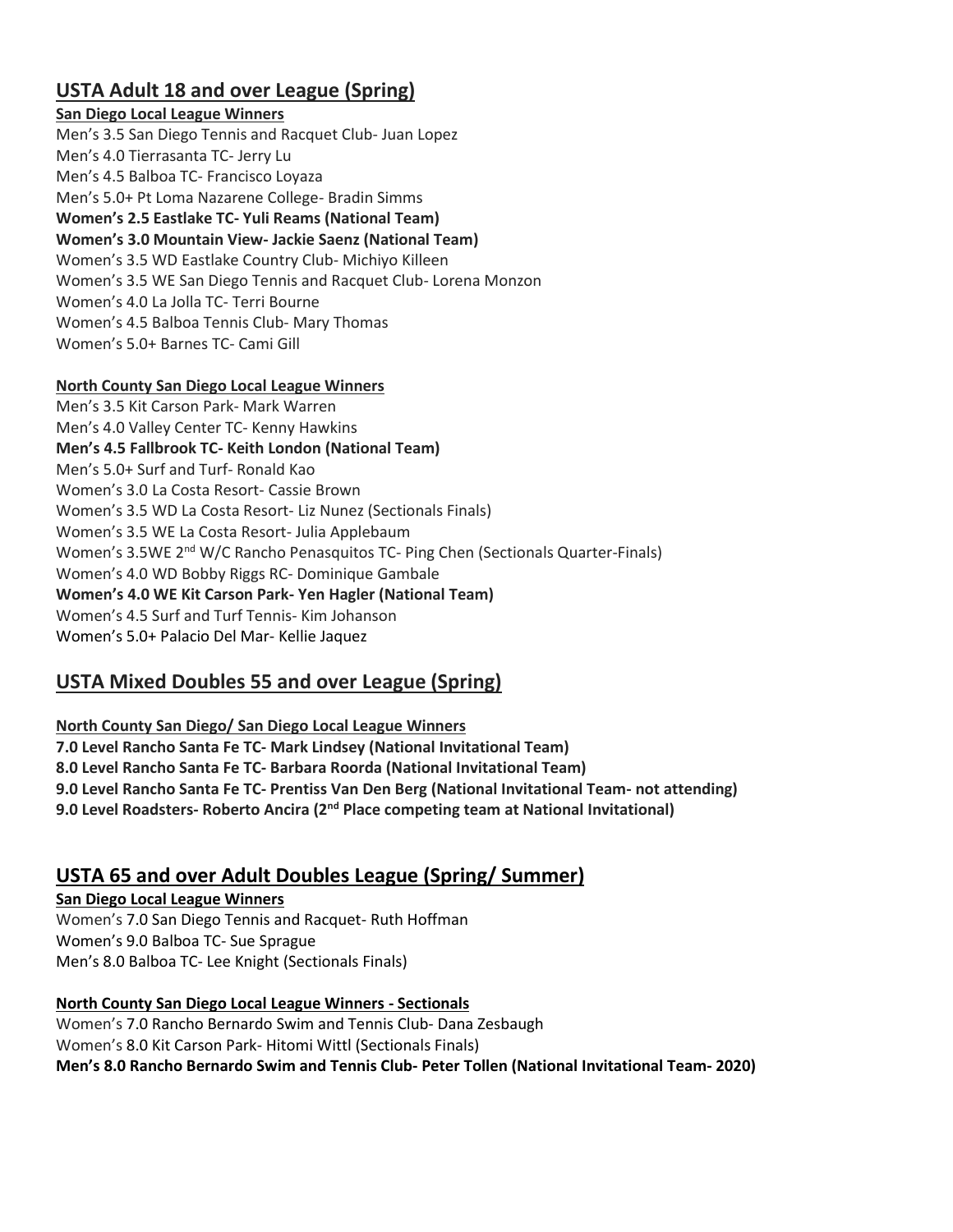### **USTA 55 and over Adult Doubles League (Summer)**

#### **San Diego Local League Winners**

Women's 7.0 San Diego Tennis and Racquet Club- Ruth Hoffman Women's 8.0 La Jolla Tennis Club- Debbie Fitzgerald (Sectionals Semifinalist) **Women's 9.0 Balboa Tennis Club- Sue Sprague (National Team)**

#### **North County San Diego Local League Winners**

Men's 7.0 Kit Carson Park- Mark Warren Men's 8.0 Rancho Santa Fe- Ed Kardas Women's 6.0 Morgan Run Resort- Sandra Sweat Women's 7.0 Rancho Bernardo CTC- Judy Nelson **Women's 7.0 2 nd W/C RPTC- Vicky Benito (National Team)** Women's 8.0 Kit Carson Park- Hitomi Wittl (Sectionals Finals) Women's 9.0 Surf and Turf Tennis- Sue Sprague Women's 9.0 2<sup>nd</sup> W/C Morgan Run Resort- Lynn Ellis (Sectionals Final)

# **USTA Mixed Doubles 40 and over League (Summer)**

**San Diego Local League Winners** 7.0 Mountain View Racquet Club- Frances Simpson-Lang 7.0 2nd W/C Balboa Tennis Club- Terry Rowell 8.0 La Jolla TC- Sophia Richardson 9.0 Level Balboa TC- Yen Hagler

#### **North County San Diego Local League Winners**

7.0 Level Orange Glen HS- Danh and Anne Dang 8.0 Level Kit Carson Park- Mark Warren **9.0 Level Carmel Valley TC- Debbie Fitzgerald (National Team)**

# **SCTA Tri-Level Adult League (Summer)**

**San Diego Local League Winners** Women's (4.0-3.0) San Diego Tennis and Racquet Club- Randie Lettington Women's (4.5-3.5) Balboa TC- Yen Hagler Men's (4.5-3.5) ECCTA- Wender Hwang

#### **North County San Diego Local League Winners**

Women's (3.0-4.0) RB Community Tennis- Judy Nelson Women's (3.5-4.5) Riviera Oaks- Shelley Goodson Men's (3.5-4.5) Kit Carson Park- Don Plunkett

# **SCTA Adult Doubles League (Fall 2019)**

#### **San Diego Local League Winners**

Men's 3.5 Mountain View Tennis/ Nick Runde Men's 4.0 Tierrasanta TC/ Larry Wagner Men's 4.5 Balboa Tennis Club/ Michael Lombrozo Men's Open Barnes Tennis Center/ Ronald Kao

Women's 3.5 WD Eastlake Tennis Club/ Michiyo Killeen Women's 3.5 WE Balboa Tennis Club/ Lisa Shirley Women's 4.0 Mountain View Tennis / Bea Mc Clellan Women's 4.5 Holiday Balboa Tennis Club/ Mary Thomas